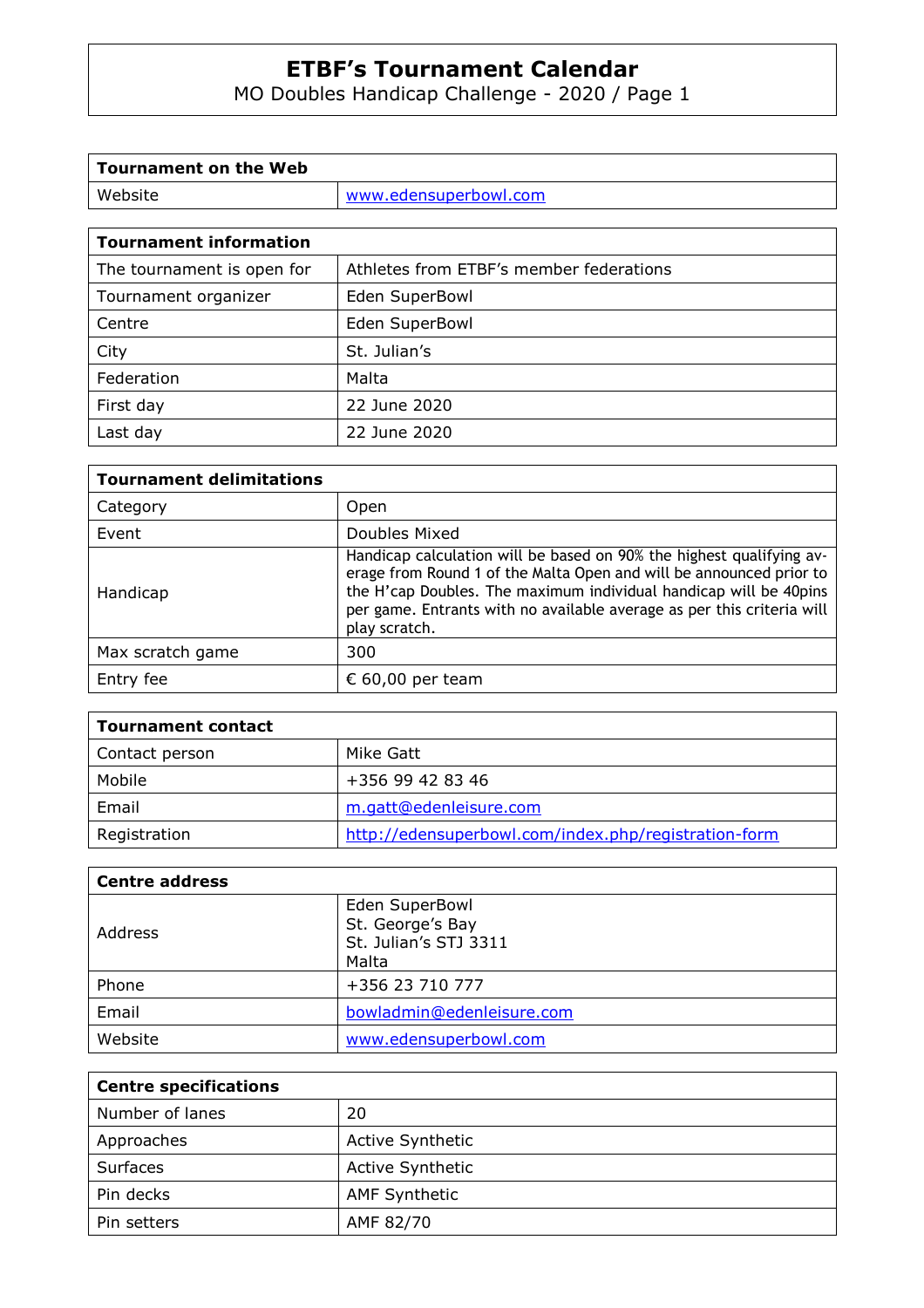## **ETBF's Tournament Calendar**

### MO Doubles Handicap Challenge - 2020 / Page 2

| Pins         | Twister          |
|--------------|------------------|
| Score system | Qubica Conqueror |

| <b>Dressing specifications</b> |                                |  |  |
|--------------------------------|--------------------------------|--|--|
| Oil machine                    | Kegel Kustodian+               |  |  |
| Oil                            | Kegel Fire                     |  |  |
| Cleaner                        | Kegel Offense                  |  |  |
| Pattern prepared by            | Kegel (from the Kegel Library) |  |  |
| Dressing done by               | In-house                       |  |  |

| <b>Prize money specifications</b> |                                                                                                             |  |  |
|-----------------------------------|-------------------------------------------------------------------------------------------------------------|--|--|
| Prize fund status                 | Conditional                                                                                                 |  |  |
| Calculation method                | Minimum of $\epsilon$ 850 increasing to $\epsilon$ 2,100 depending on the fi-<br>nal number of team entries |  |  |
| Tax on prizes                     | No                                                                                                          |  |  |

|                 | Cash Prize Fund By Minimum Number Of Teams* |        |        |        |        |        |        |
|-----------------|---------------------------------------------|--------|--------|--------|--------|--------|--------|
|                 | $20$ (min)                                  | 25     | 30     | 35     | 40     | 45     | 50     |
| Pos'n           |                                             |        |        |        |        |        |        |
| 1st             | €420                                        | €525   | €570   | €660   | €720   | €800   | €900   |
| 2 <sub>nd</sub> | €210                                        | €265   | €315   | €370   | €390   | €430   | €480   |
| 3rd             | £125                                        | €155   | €190   | €220   | €200   | €230   | €250   |
| 4th             | €85                                         | €105   | £125   | €150   | €170   | €190   | €210   |
| 5th             |                                             |        | €65    | €75    | €130   | €150   | €170   |
| 6th             |                                             |        |        |        | €70    | €80    | €90    |
| Total           | €840                                        | €1,050 | €1,265 | €1,475 | €1,680 | €1,880 | €2,100 |

#### **Tournament format**

Each team will bowl four games for total pinfall plus handicap. The team obtaining the highest overall pinfall shall be declared the winners.

#### **Eligibility**

This is an open Doubles event, but reference will be given to participants of the 2020 Malta Open Championships. Bowlers may participate more than once provided that they bowl with different partners each time.

#### **Tournament tie rules**

In the event of a tie, the team with the highest scratch pinfall will take the higher position. Should this also result in a tie, then the team with the highest last game including handicap will take the higher position, or penultimate game, and so on until the tie is broken.